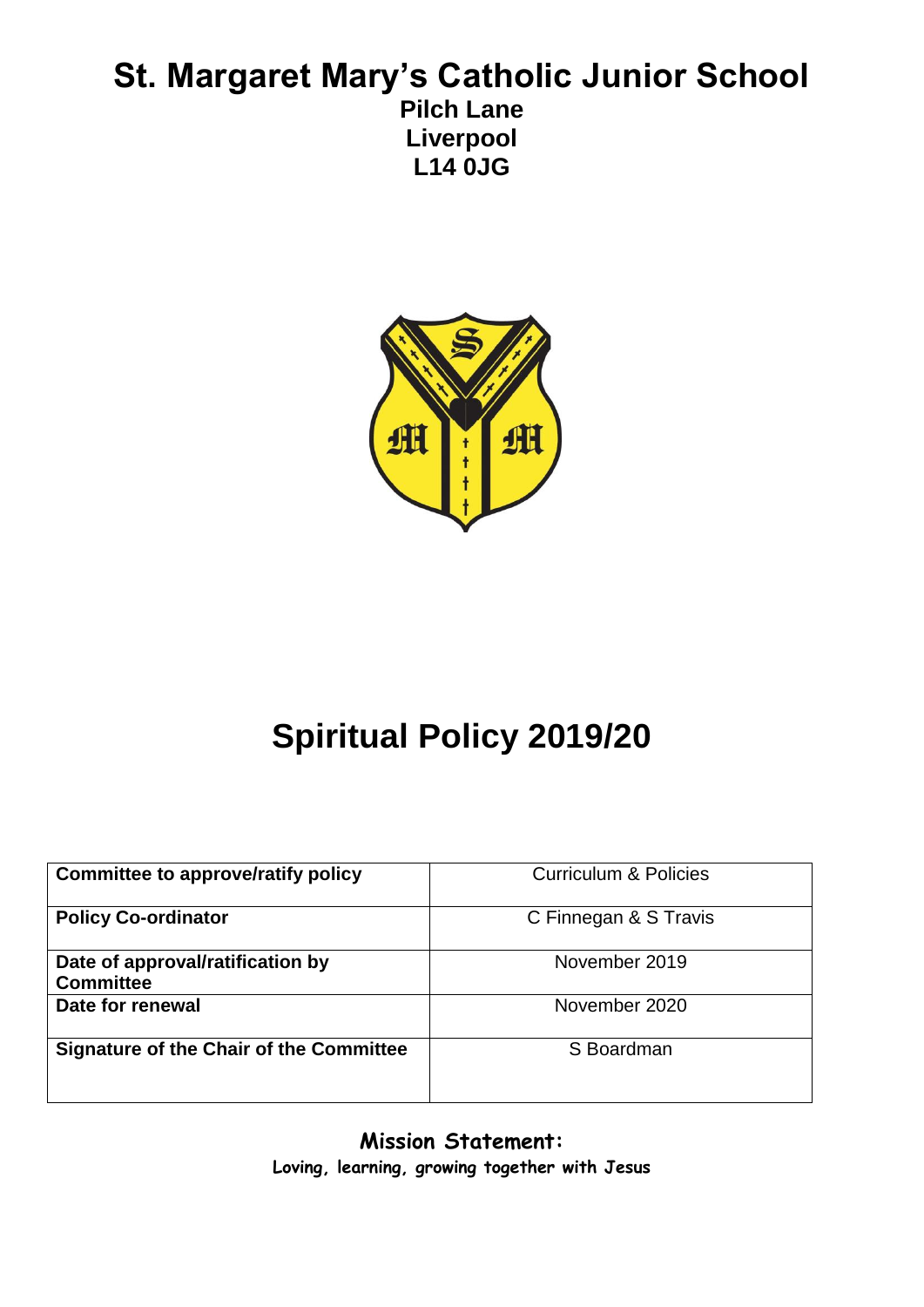# **Introduction**

Spiritual education helps children to acquire insights into their personal existence which are of enduring worth. It is characterised by reflection, the attribution of meaning to experience, valuing the non-material dimension to life and the intimations of an enduring reality. Spiritual is not synonymous with religious: all areas of the curriculum may contribute to the pupils' spiritual development.

# **Spiritual development involves:-**

- The development of insights, beliefs, attitudes and values which guide and motivate us.
- A developing understanding of feelings and emotions, which cause us to reflect and learn.
- For all pupils a developing recognition that their insights, principles, beliefs, attitude and values influence, inspire or guide them in life.
- At St. Margaret Mary's Catholic Junior School, the teaching of personal, social and health education and citizenship, together with our 'Come and See' lessons, combine to help our children to acquire insights into their personal existence, which are of enduring worth.

## **Aims and Objectives**

In St. Margaret Mary's Catholic Junior School we aim to encourage pupils' spiritual development by:-

- Giving pupils the opportunity to explore values and beliefs, including religious beliefs and the way in which they impact on people's lives.
- Where pupils already have religious beliefs, supporting and developing these beliefs in ways, which are personal and relevant to them.
- Encouraging pupils to explore and develop what animates themselves and others.
- Encouraging pupils to reflect and learn from reflection.
- Giving pupils the opportunity to understand human feelings and emotions, the way they affect people and how an understanding of them can be helpful.
- Developing a climate or ethos within which all pupils can grow and flourish, respect others and be respected.
- Accommodating difference and respecting the integrity of individuals.
- Promoting teaching styles which:
	- $\triangleright$  Value pupils and their questions and give them space for their own thoughts, ideas and concerns.
	- $\triangleright$  Enable pupils to make connections between aspects of their learning.
	- $\triangleright$  Encourage pupils to relate their learning to a wider frame of reference (e.g. asking why, how and where as well as what)
	- $\triangleright$  Monitoring in simple ways, the success of what is provided.

#### **The role of Governors**

The Governing Body supports the Head Teacher by promoting and developing:-

- The distinctive nature/ethos of the school. The Governors have collaborated in our Mission Statement 'loving, learning, growing, together with Jesus.'
- Curriculum subjects especially Religious Education.
- Collective Worship-the Governors support and take an active role in all our activities.

#### **The Role of the Headteacher**

The Headteacher will promote the following characteristics to develop pupils' spirituality:-

- A set of values, principles and beliefs, which may or may not be religious, which inform their perspective on life and their patterns of behaviour.
- An awareness and understanding of their own and other's beliefs.
- A respect for themselves and others.
- A sense of empathy with others, concern and compassion.
- An increasing ability to reflect and learn from this reflection.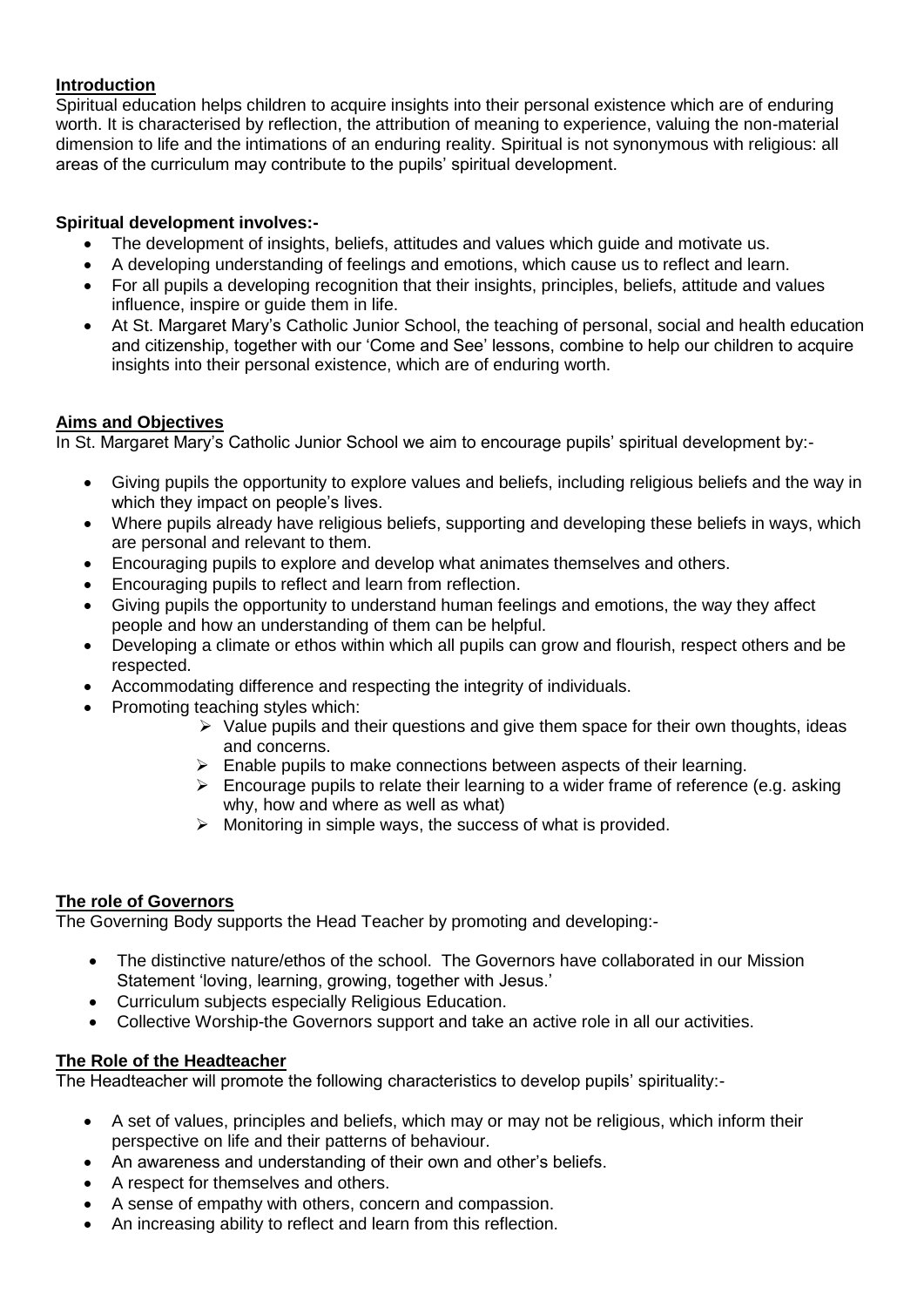- An ability to show courage in defence of their aims, values, principles and beliefs.
- A readiness to challenge all that would constrain the human spirit, for example, poverty of aspiration, lack of self confidence and belief, moral neutrality or indifference, force, fanaticism, aggression, greed, injustice, narrowness of vision, self-interest, sexism, racism and other forms of discrimination.
- An appreciation of the intangible-for example, beauty, truth, love, goodness, order, as well as for mystery, paradox and ambiguity.
- A respect for insight as well as knowledge and reason.
- An expressive and/or creative impulse.
- An ability to think in terms of the 'whole'-for example, concepts such as harmony, interdependence, and perspective.
- An understanding of feelings and emotions and their likely impact.

# **The Role of the Teacher**

Teachers at St. Margaret Mary's will find effective ways of developing pupils' drive, sense of identity and self worth. They will develop principles, beliefs and values, including those that have a religious basis, in our children. Through the 'Come and See' education programme, the wider curriculum and the relationships.

We have with the children and the community, the teachers' role includes promoting within the children:-

- A sense of awe, wonder and mystery.
- A sense of transience and constant change.
- An awareness of the possibility of order, purpose and pattern.
- An awareness that there is often more to things than meets the eye-a sense of transcendence.
- A sense of the importance of silence and reflections and the ability to listen.
- A sense of self-esteem and worth.
- An appreciation of the worth and qualities of others.
- A sense of community and an understanding of its celebrations, rituals, values and responsibilities.
- A sense of joy in life and the worth of play.
- Awareness of limitations and frustration, loss and the sadder side of life.
- Appreciation of the natural world and its patterns as a source of meaning and symbols for our existence; seasons, light, bread, water, wind, the earth.
- Appreciation that freedom and ability to choose are at the heart of human dignity.

#### **The Role of the teacher includes promoting the following skills in our children:**

- An ability to listen.
- An ability to be still.
- An ability to feel for, and with others.
- A capacity to respond to experiences with imagination.
- The capacity to perceive pattern in experience.
- The strength to cope with contradiction and the sense of futility.
- The ability and opportunity to reflect.

#### **The Role of the Parents**

- Parents have the responsibility to support the schools' spiritual development policy and to actively encourage their children to fully participate in the life of the school.
- Parents will be invited to participate in assemblies, class masses, services and celebrations.
- Parents are the child's first educators and as such will continue to promote the sense of awe and wonder within their children.

# **Pupil Participation**

 At St. Margaret Mary's all children are encouraged to take responsibility for themselves and to make their own decisions. Opportunities are given throughout the day during lessons, assemblies etc, for quiet reflection.